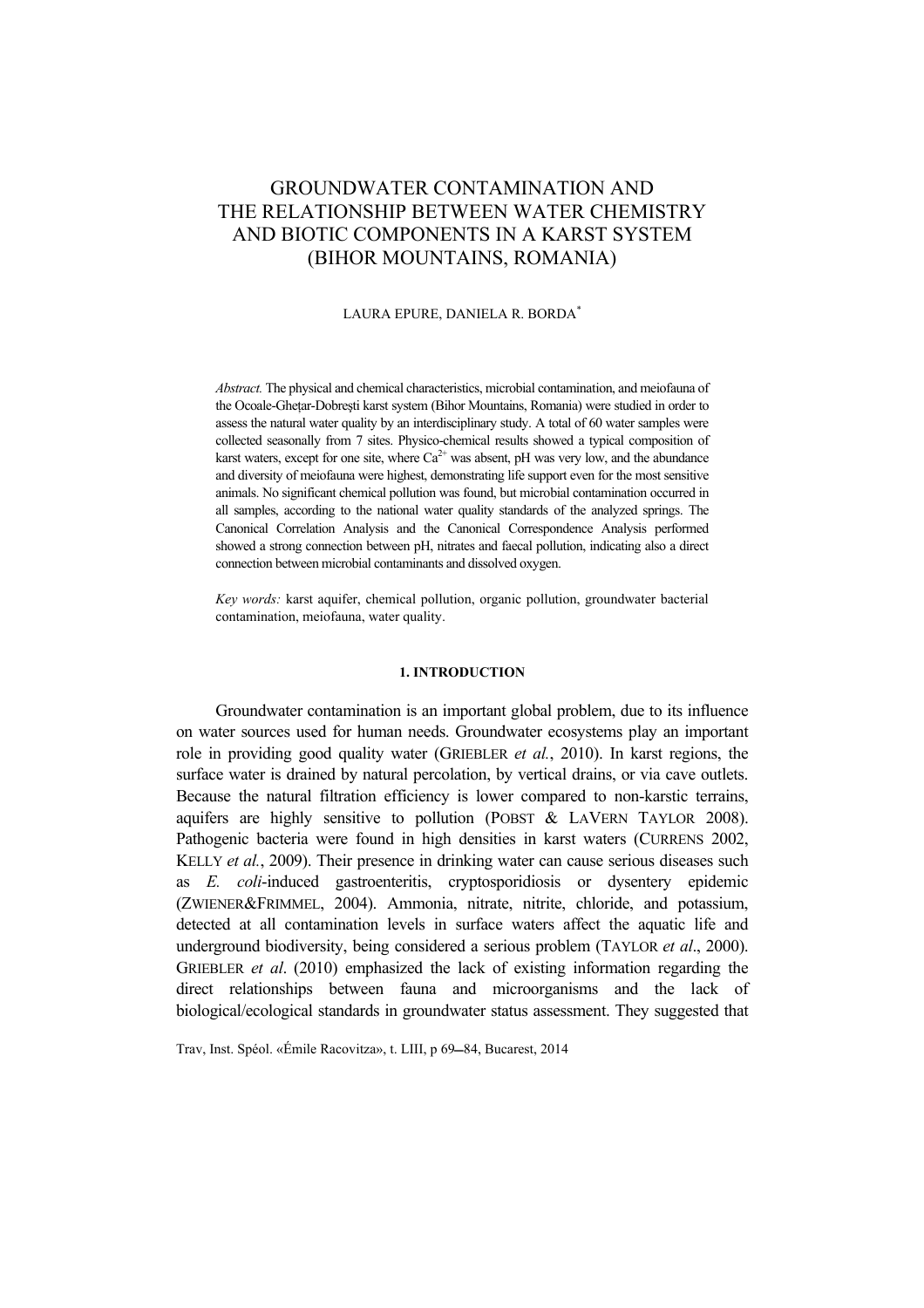by investigating faunal and bacterial communities, important information on groundwater ecosystems and possible bio indicators can be obtained.

The aims of this study are (1) to evaluate the microbial and chemical contamination of water sources used by the Ocoale-Ghetar-Dobresti inhabitants, (2) to estimate the drinking water quality in the Ocoale-Ghetar-Dobresti karst system, according to the national legislation and (3) to understand biotic and abiotic interactions in the Ocoale-Gheţar-Dobreşti karst system groundwater.

#### 1.1. BACKGROUND

Our study focused on groundwater quality in the karstic region of the Ocoale-Ghetar-Dobresti plateau, located in the Apuseni Natural Park. This area is delimited to the East by Ordâncuşa Valley and to the West by Gîrda Seacă Valley (Fig.1.a, b and Table 1). The Bihor Mountains consist of Mesozoic sedimentary limestones and dolomites, combined with Permo-Mesozoic molasse, with double porosity (ORĂSEANU, 2010). The Mesozoic rocks are characterised by a high effective infiltration; however, the Permo-Mesozoic molasse acts as a barrier for karst water reservoirs at large thickness; therefore the groundwater flow is mostly confined to the fracture and stratigrafic joints, (ORĂŞEANU 2010). This combination of stratigraphy and structure suggests a high permeability for groundwater flow. Most of the Ocoale-Ghetar-Dobreşti groundwater merge underground and outflow through two outlets: Izbucul Politei (not in the study area) and Izbucul Cotețul Dobreștilor (C) (Fig. 1.c). The waters draining the East side of the plateau and outflow through two outlets, through Poarta lui Ionel Cave resurgence (P) (ORĂŞEANU *et al*., 1991).

The study area includes few villages, hamlets, and tourist facilities, located between 700-1 200m a.s.l. There is no intensive agriculture; therefore, the locals use mainly farmyard manure as fertiliser. The water resources for the local people are scarce. Due to this hydrological constraint, inhabitants have to use few wells and meteoric water supplies for drinking and domestic use. In order to connect the local households to a water supply system, a network, using the Iapa spring as water source, has recently been installed. In the last 20 years, the region has become a tourist destination because of the beautiful landscape and the famous Scărişoara Ice Cave. Because the area is not provided with a sewage network, the animal waste and the septic infiltrations from human settlements including rural pensions are the main sources of water contamination. The last two decades were marked by an intensive deforestation. Consequently, numerous wood processing points were installed (MARIN, 2002). Therefore, the sawdust resulting from the wood processing became a new pollution source in the area.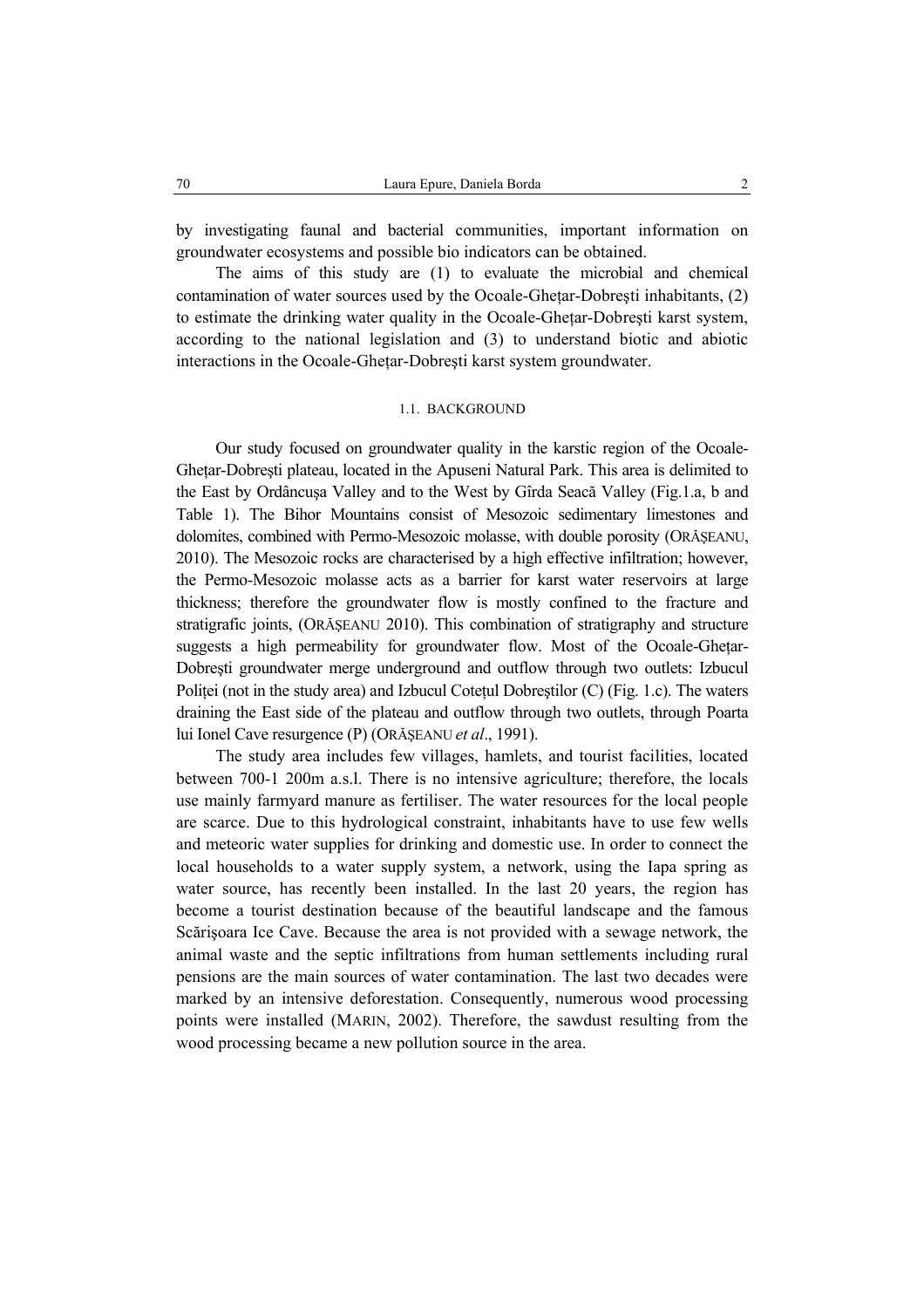

c.

Fig. 1. a. Hidrogeological map of Bihor Mountains (modified from Orăşeanu 2010); b. Location of the study area with the sampling sites (modified from Orăşeanu 2010); c. Cross-section map of the Ocoale-Gheţar-Dobreşti karst system (modified from Şerban *et al.* 1957).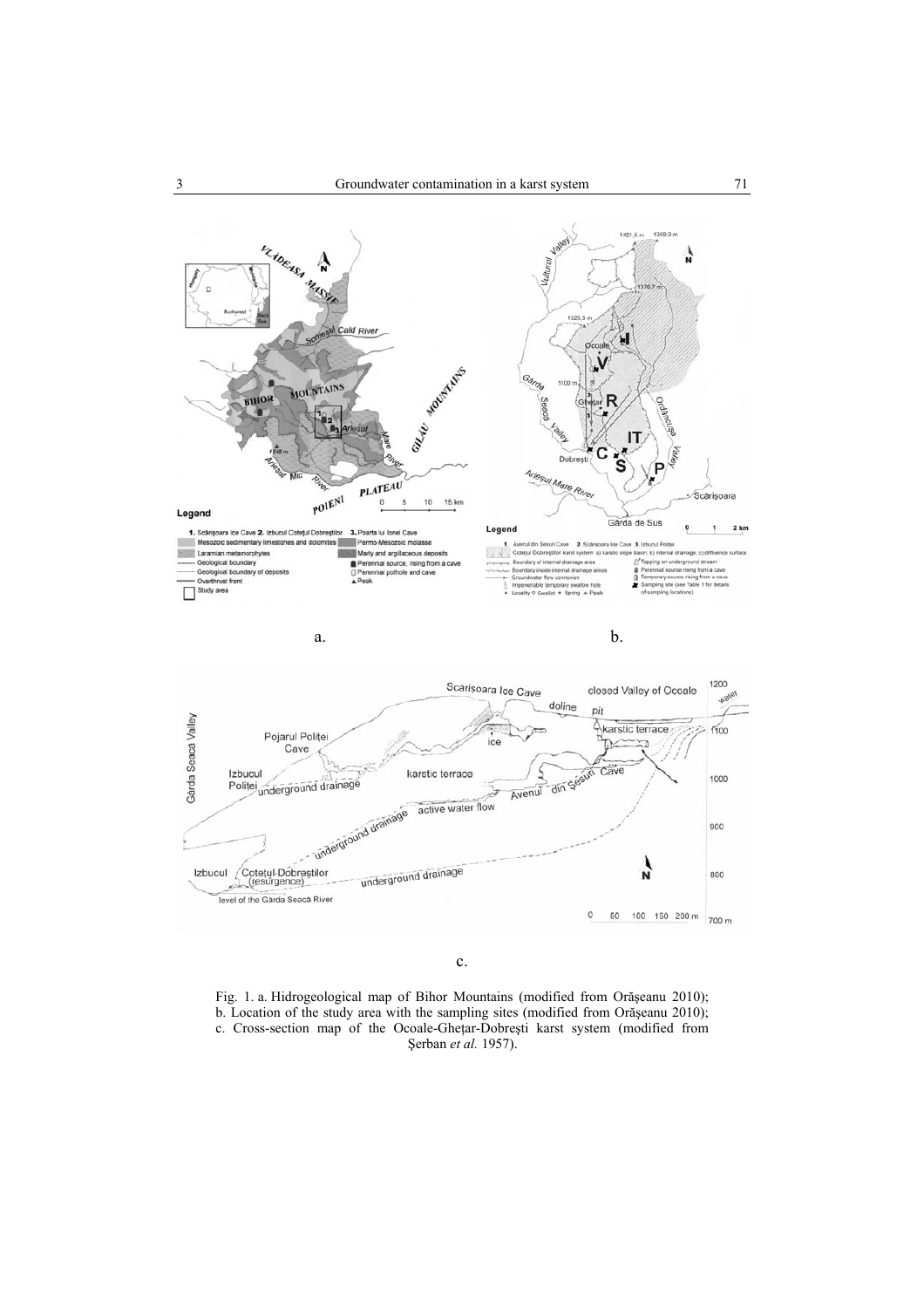|                                                 |               |                                                                              |              | Table 1                                                                     |                                   |                                                                       |                                                                      |  |  |  |  |  |  |
|-------------------------------------------------|---------------|------------------------------------------------------------------------------|--------------|-----------------------------------------------------------------------------|-----------------------------------|-----------------------------------------------------------------------|----------------------------------------------------------------------|--|--|--|--|--|--|
| Description of the sampling sites               |               |                                                                              |              |                                                                             |                                   |                                                                       |                                                                      |  |  |  |  |  |  |
| <b>Station</b>                                  |               | <b>Station</b> Geographic Altitude Description<br><i>abbrey. Coordinates</i> | (m<br>a.s.l. |                                                                             | <b>Utility</b>                    | Potential<br>contamination<br>sources                                 | Type of<br>analysis                                                  |  |  |  |  |  |  |
| Scaiu 2                                         | $\mathbf S$   | N 46°28.203<br>E 22°49.714                                                   | 998          | Well                                                                        | drinking                          | For human Farmyard manure<br>and sewage:<br>animal entry              | Physico-<br>chemical<br>Microbiological<br>Meiofauna                 |  |  |  |  |  |  |
| Rădăcini                                        | R             | N46°29.220<br>E22°49.537                                                     | 1083         | Well                                                                        | For animal<br>drinking            | Farmyard<br>manure and<br>entry                                       | Physico -<br>chemical<br>sewage; animal Microbiological<br>Meiofauna |  |  |  |  |  |  |
| <b>Iapa</b>                                     | I             | $N$ 46 $\degree$ 30.610<br>E 22°49.521                                       | 1219         | Spring, the<br>catchment<br>point of the<br>piped<br>distribution<br>system | For human<br>drinking             | Farmyard<br>manure and<br>sewage                                      | Physico -<br>chemical<br>Microbiological<br>Meiofauna                |  |  |  |  |  |  |
| Vuioagă                                         | V             | N 46°28.283<br>E 22°49.677                                                   | 1171         | Well                                                                        | drinking                          | For animal Farmyard manure<br>and sewage;<br>sawdust; animal<br>entry | Physico -<br>chemical<br>Meiofauna                                   |  |  |  |  |  |  |
| <i>Izbucul</i><br>Cotețul<br><b>Dobrestilor</b> | $\mathcal{C}$ | N46°28.666<br>E22°48.529                                                     | 710          | Main<br>drainage of<br>the Ocoale-<br>Ghețar-<br>Dobrești<br>karst system   | Not for<br>drinking               | Farmyard<br>manure and<br>sewage;                                     | Physico -<br>chemical<br>Microbiological<br>Meiofauna                |  |  |  |  |  |  |
| Poarta lui<br><b>Ionel</b>                      | P             | N46°27.934<br>E22°50.328                                                     | 867          | Cave<br>resurgence                                                          | Occasionally<br>human<br>drinking | Farmyard<br>manure and<br>sewage                                      | Physico -<br>chemical<br>Meiofauna                                   |  |  |  |  |  |  |
| Iapa-tap                                        | IT            | N46°28.040<br>E22°49.898                                                     | 1015         | The end of<br>the piped<br>distribution<br>system                           | For human<br>drinking             |                                                                       | Physico -<br>chemical<br>Microbiological<br>Meiofauna                |  |  |  |  |  |  |

PLEŞA&BUZILĂ (2000) studied the stygobitic fauna of the Gârda Seacă valley, observing remarkable differences of faunal assemblages, linked to biotope structure. No studies regarding the groundwater contamination were performed in the Ocoale-Gheţar-Dobreşti karst system after the water network started to operate.

## **2. MATERIAL AND METHODS**

## 2.1. SAMPLING PROCEDURE AND ANALYSIS

The study area includes 7 sampling sites (wells, drainage exits, and resurgences) of the Ocoale-Gheţar-Dobreşti karst system, located in the southern part of the Bihor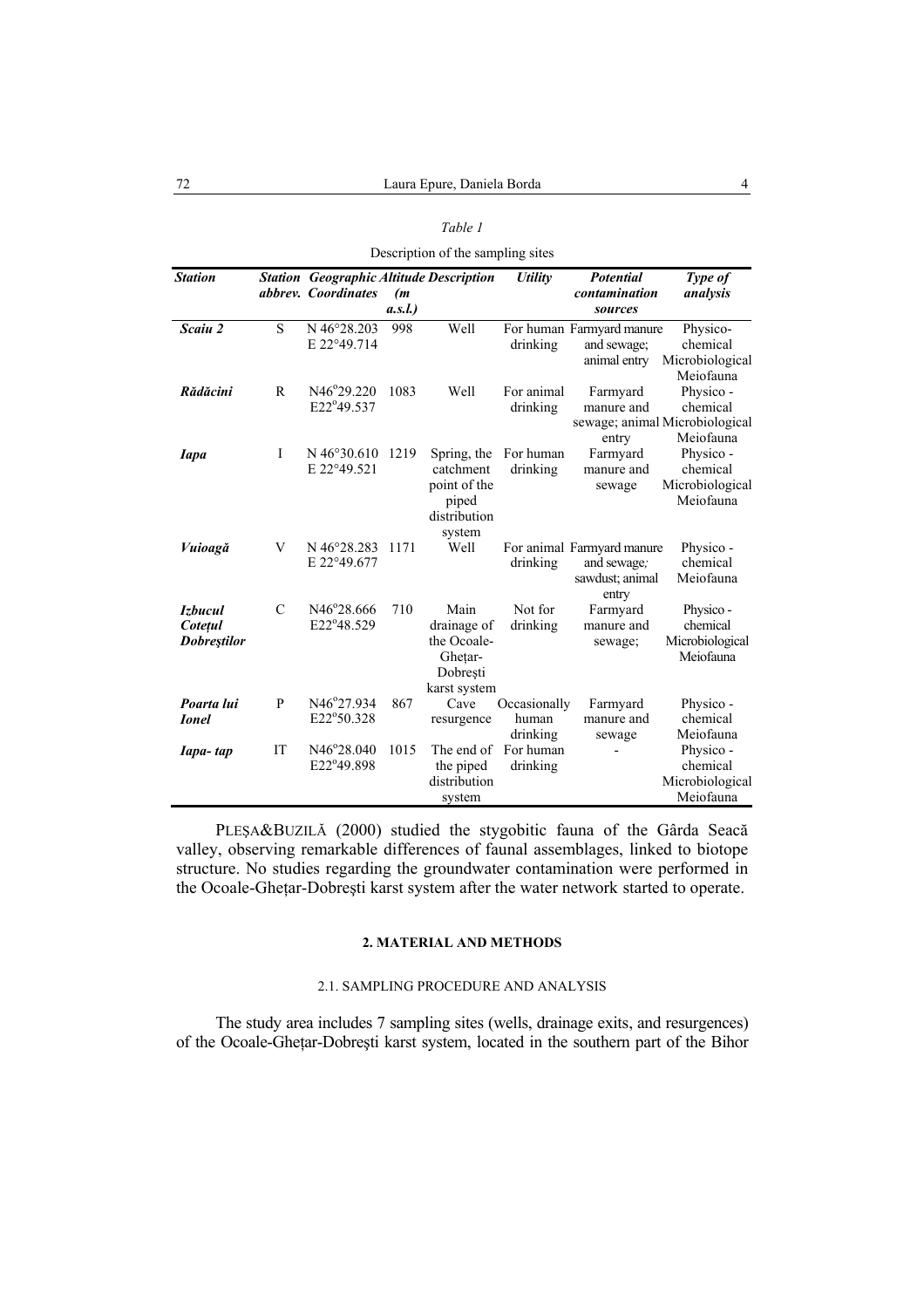Mountains (Romania) (Fig. 1. a, b, c and Table 1). Wells S, R and V are low depth spring catchments protected by wood shelters. In order to determine physico-chemical parameters, microbial analyses and meiofauna counting, three water sample sets were collected from each sampling site in the autumn, winter, and spring of 2009-2010. A total of 60 samples were collected, because well R was completely frozen in winter, preventing us from collecting any data. Water physico-chemical characteristics, temperature (T  $\pm$  0.15 °C accuracy), pH ( $\pm$  0.02 pH accuracy), electrical conductivity  $(EC \pm 1\mu S/cm$  accuracy), total dissolved solids  $(TDS \pm 1$  mg/L accuracy) and dissolved oxygen ( $DO \pm 1.5\%$  of readings accuracy) were measured on the sampling sites, using a Portable Multiparameter HI 9828 (Hanna Instruments). Nitrates  $(\overline{NO_3})$ , nitrites (NO<sub>2</sub>), ammonia (NH<sub>4</sub><sup>+</sup>), calcium (Ca<sub>2</sub><sup>+</sup>), phosphorus (P) and iron (Fe) were measured in laboratory, with Photometer C99, HI 83099 (Hanna Instruments).

**a. Microbiological analyses** quantified the total aerobic bacterial count (TAC), the total coliforms (TC), and faecal coliforms (FC). The samples were collected in sterile recipients and transported to the laboratory within 12 hours. TAC was estimated using 1 ml of decimal dilutions  $(10^{-1}, 10^{-2}, \text{ and } 10^{-3})$  of water samples in nutritive agar, incubated at  $37^{\circ}$ C for 48 hours. For TAC, the number of colony forming units (CFU) was calculated using the formula:  $\sum$  (n×d)/*N*(where n = the number of CFU on a Petri plate,  $d =$  the dilution,  $N =$  number of Petri plates counted). For TC and FC the conventional method of multiple tubes was applied (Feng 2002). In the presumptive test, the water samples were inoculated in culture tubes containing lactose medium. To confirm the presence of TC, the bacterial colonies were then transferred on Levine's medium Petri plates and incubated at 37°C for 24 hours. FC presence was confirmed by gas production in brilliant green lactose bile medium (BGLB) incubated at 44.5°C for 24 hours. The most probable number (MPN/100 ml) was calculated for TC and FC. Water quality and contamination levels were estimated by comparing the results with the Romanian standards for drinking water quality (Law 458/2002, republished in 2011 (r.1), with adjustments and completions added by Law 311/2004, Law 124/2010 and Law182/2011).

**b. Meiofauna** was collected on all sampling sites by filtering 12 litters of water through a 65µm net. The invertebrates found were preserved in 96% alcohol, then sorted to taxonomic levels in laboratory, using a stereomicroscope (OPTIKA Microscopes Italy, model SZR).

**c. Statistical analysis of data.** In order to search for connections and patterns between data sets (physico-chemical, microbial, meiofauna), Canonical Correlation Analysis (CCorA) and Canonical Correspondence Analysis (CCA) were computed (XLSTAT, Version 2011 – Addinsoft SARL). CCorA was based on environmental chemical and physical properties of the water samples and the microbiological test results. CCA was computed with environmental physico-chemical parameters and meiofauna. To avoid results distortions, samples with no individuals or just one individual found were excluded from the statistical analysis.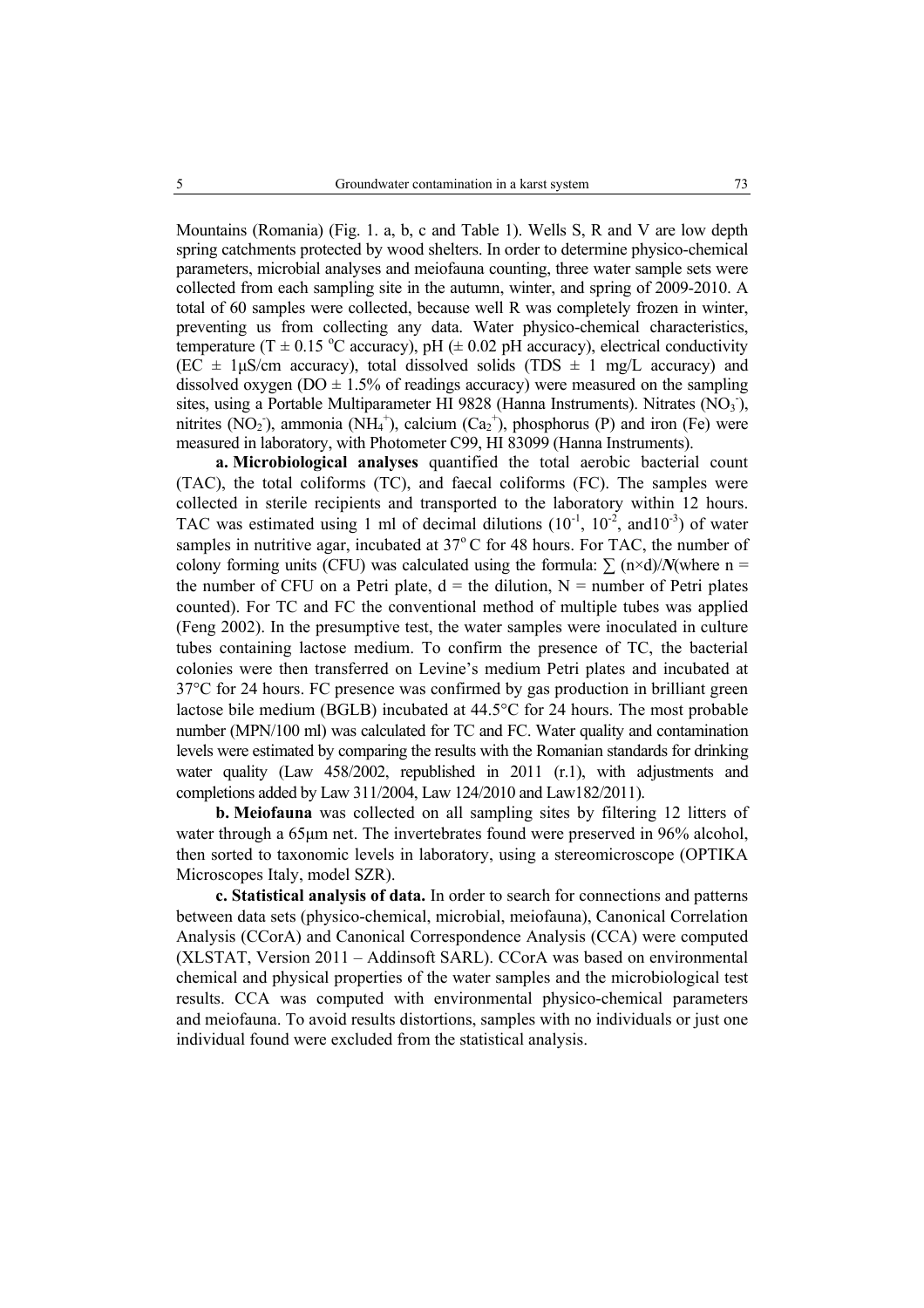## **3. RESULTS**

## 3.1. WATER CHEMISTRY

Physico-chemical profile of the analysed water sources showed seasonal and spatial differences (Fig. 2). The highest amplitudes of water temperature were measured at Iapa-tap  $(6.5^{\circ}C)$ , which represent the terminal site of the water network (IT).

| °C<br>$12 -$            |             |   |              | Water temperature |                   | <b>e Autumn</b><br><b>WW</b> inter<br>$\triangle$ Spring | 9                                     |        |                |                          | pH              |                                                          | · Autumn<br><b>K</b> Winter<br>$\triangle$ Spring<br>¥.       | $\mu$ s/cm<br>400         |   |         | EC         |    | · Autumn<br><b>X</b> Winter<br>$\triangle$ Spring            |
|-------------------------|-------------|---|--------------|-------------------|-------------------|----------------------------------------------------------|---------------------------------------|--------|----------------|--------------------------|-----------------|----------------------------------------------------------|---------------------------------------------------------------|---------------------------|---|---------|------------|----|--------------------------------------------------------------|
| 8<br>4<br>$\circ$       | Ж<br>Δ      | Δ | Σ<br>Ж       | 囚                 | X                 | ً<br>×<br>Ж                                              | 8<br>$\overline{7}$                   | Ж<br>公 | $\pmb{\Omega}$ | Ж<br>$\pmb{\mathcal{D}}$ | 类               | $\overline{\mathbb{X}}$<br>Δ                             | ₫<br>Δ                                                        | 300<br>200<br>100<br>o    | Ж | Δ       | Ж<br>Δ     | 奥  | 粛<br>Δ<br>₹                                                  |
|                         | S           | R | -            | V                 | c                 | P<br>П<br>sites                                          |                                       | S      | R              | ٠                        | ٧               | c                                                        | P<br>П<br>sites                                               |                           | s | R<br>J. | ٧          | c  | P<br>IT<br>sites                                             |
| mgL<br>20               |             |   |              | O <sub>2</sub>    |                   | $\bullet$ Autumn<br><b>XWinter</b>                       | mgL<br>200                            |        |                |                          | <b>TDS</b>      |                                                          | · Autumn<br><b>X</b> Winter                                   | mV<br>$200 -$             |   |         | ORP        |    | · Autumn<br><b>x</b> Winter                                  |
| 15<br>10                |             |   |              |                   |                   |                                                          | 150<br>100                            | Ж      |                |                          |                 |                                                          | Ж                                                             | 150<br>100                |   |         |            |    |                                                              |
| 5<br>$\mathbf{o}$       |             |   |              | Ж                 |                   | Ж                                                        | 50<br>Ō                               |        |                |                          |                 |                                                          |                                                               | 50<br>0                   | Ж |         | X<br>Ж     | Ñ. | X<br>冡                                                       |
|                         | s           | R | $\mathbf{I}$ | v                 | c                 | П<br>Ρ<br>sites                                          |                                       | s      | R              |                          | v               | c                                                        | P<br>П<br>sites                                               |                           | s | R       | v          | c  | П<br>P<br>sites                                              |
| mgL<br>200              |             |   | Δ            | Ca                |                   | · Autumn<br><b>X</b> Winter<br>$\triangle$ Spring        | mgL<br>6                              |        |                |                          | Mg              |                                                          | · Autumn<br><b>X</b> Winter<br>$\triangle$ Spring             | mgL<br>0.8                |   |         | Fe<br>Ж    | Ж  | $\triangle$ Autumn<br><b>IX Winter</b><br>$\triangle$ Spring |
| 150<br>100<br>50<br>0   | Ж<br>Δ<br>S | R |              | v                 | Ä<br>C            | X<br>X<br>$P_{\text{sites}}$ $\Pi$                       | 4<br>$\overline{\mathbf{2}}$<br>$0 -$ | s      | R              | Ж<br>٠                   | v               | Ñ<br>c                                                   | π<br>$P$ sites                                                | 0.6<br>0.4<br>0.2<br>٥    | S | R       | v<br>ı     | c  | $\overline{\phantom{a}}$ sites $\overline{\phantom{a}}$<br>Ρ |
| mgL<br>6                |             |   |              | NO <sub>2</sub>   |                   | · Autumn<br>$\triangle$ Spring                           | mgL<br>18                             |        |                |                          | NO <sub>3</sub> |                                                          | $\bullet$ Autumn<br>$\mathbb{K}$ Winter<br>$\triangle$ Spring | mgL<br>3                  |   |         | <b>PO4</b> |    | · Autumn<br>* Winter<br>$\triangle$ Spring                   |
| $\overline{\mathbf{4}}$ |             |   |              |                   |                   |                                                          | $12 -$                                | Δ      |                | ₹                        |                 | Δ                                                        | Δ<br>Δ                                                        | 2                         |   |         |            | Δ  | Ж                                                            |
| $\overline{\mathbf{2}}$ |             |   |              |                   | Δ                 |                                                          | 6                                     | Ж      | Δ              | Ж                        | $\frac{1}{2}$   |                                                          | Ж                                                             | $\mathbf{1}$              | Δ |         |            |    | ≫<br>∧                                                       |
| 0                       | s           | R | $\mathbf{I}$ | ٧                 | c<br>$\mathbf{r}$ | P<br>π<br>sites                                          | о                                     | s      | R              |                          | ٧               | C<br>$\mathbf{r} = \mathbf{r}$ $\mathbf{r} = \mathbf{r}$ | Ρ<br>$s$ ites $^{\sf \Pi}$                                    | $0 +$<br>$0.4 \times 1.1$ | s | R       | V          | c  | π<br>P<br>sites                                              |

Fig. 2. Seasonal physico-chemical profiles of the studied sites from the Ocoale-Gheţar-Dobreşti karst system.

The lowest temperatures differences  $(0.17^{\circ}$ C and  $0.18^{\circ}$ C) were measured at the drainage exits of the study area (P and C). The pH revealed neutral to alkaline values in all samples, except for well V, where the  $p\hat{H}$  was slightly acidic in all three seasons ( $pH$ 6.5-6.7). The highest pH values (pH 7.4 and pH 8.8) were measured at IT in autumn and winter. The highest electrical conductivity values (377µS/cm and 351µS/cm) were registered in the water rising from Poarta lui Ionel Cave (site P) in autumn and winter respectively. At well V, EC and TDS registered low values in autumn and winter, compared to the other samples. The highest values of DO were measured at the drainage points C and P in autumn and winter, while the minimal values were registered in wells, during autumn and winter. Nitrites were absent in most of the samples, except for I and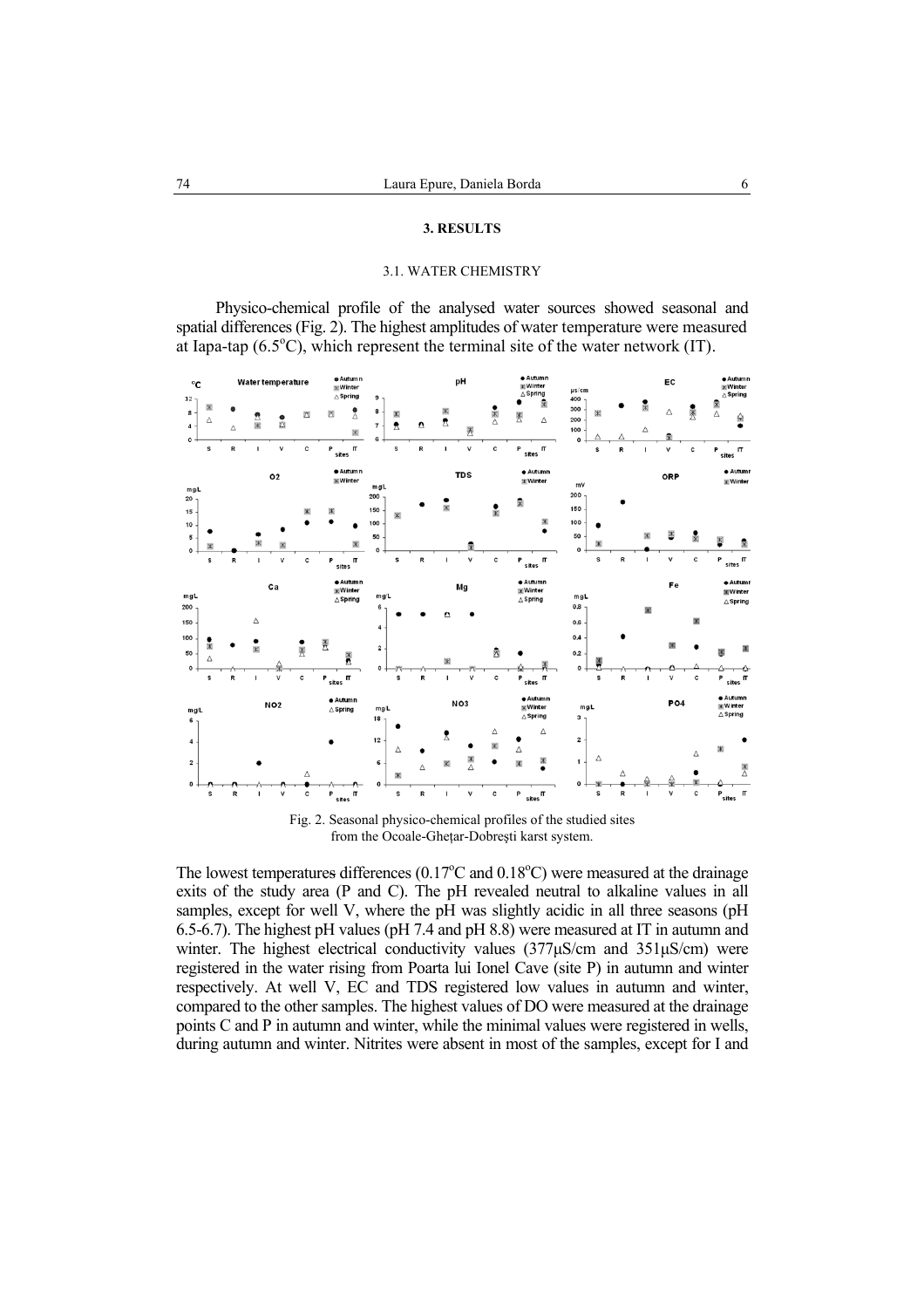P in autumn, and C in spring. Measured values at these three sites exceeded those accepted by the law (maximum 0.5 mg/L). Nitrates and nitrites, however, registered the highest values in autumn. Calcium was present in high proportions (as expected in a karstic area) in all samples except for V, where calcium was absent in all seasons. Fe quantity exceeded the limits for drinking water quality, especially in winter, when the highest values were measured at sites V, C, I, and IT. According to the Romanian laws, concentrations over 0.2mg/L Fe will not be accepted in drinking water. In spring, it is the opposite case: all analyzed samples registered no Fe content.

#### 3.2. MICROBIOLOGY

The microbiological analyses registered the highest values of TAC in the drainage points of the Ocoale-Gheţar-Dobreşti karst system (Fig. 3). The coliforms level was high on sites C and P as well. A seasonal difference in microbial content can be observed, the autumn samples revealing a high contamination, especially on coliforms. Microbial contaminants registered the lowest values in the cold season. The catchment of the water network (I) and its ending site (IT) were not contaminated with coliforms, in winter and spring. Moreover, one of the wells (S) and the ending site of the water network (IT) were not contaminated at all; neither coliforms, nor aerobic germs were found on those sites in winter.



Fig. 3. The number of colony forming units of total aerobic count and the most probable number of total and faecal coliforms determined in water sources from the Ocoale-Ghetar-Dobresti karst system.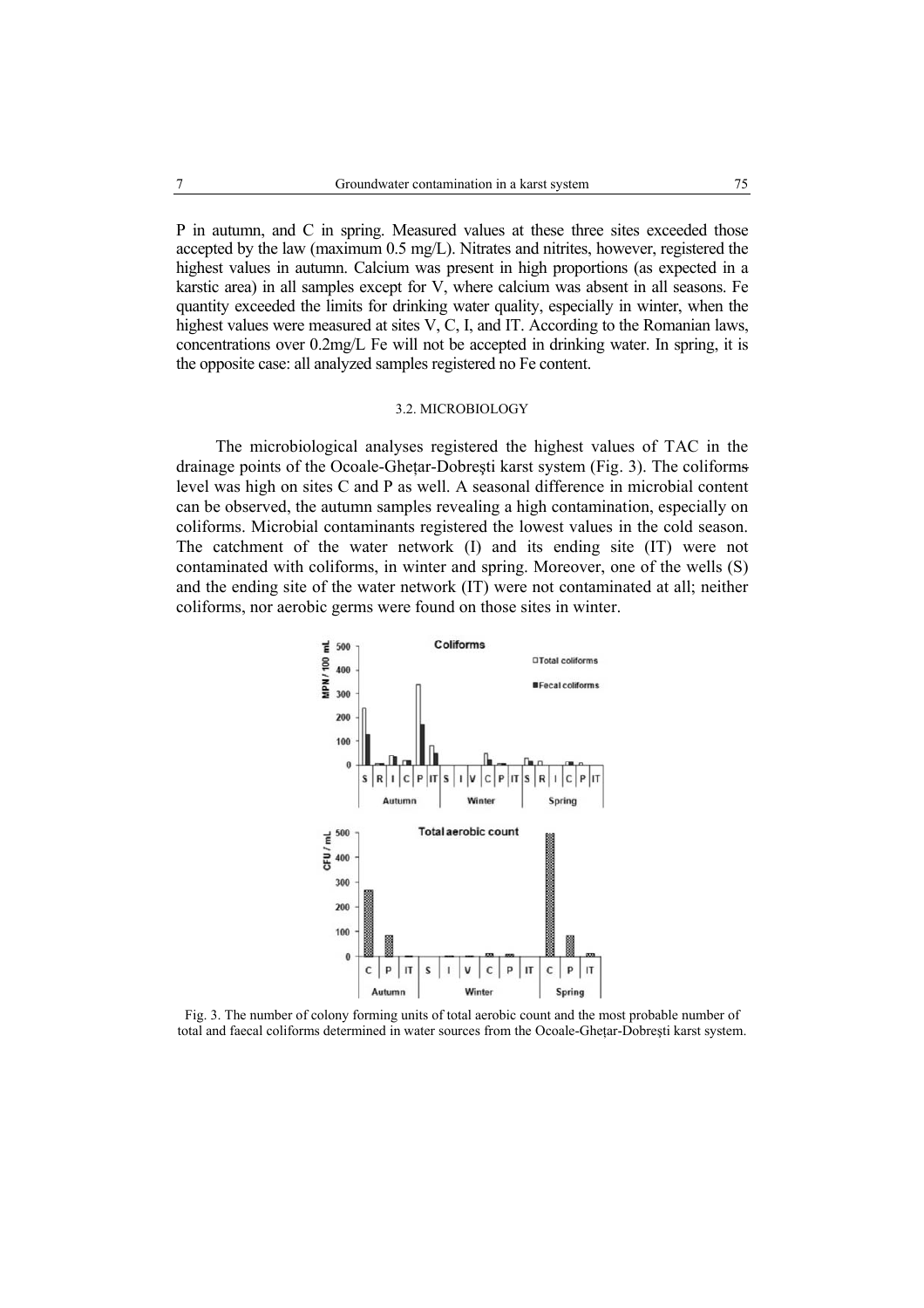#### 3.3. MEIOFAUNA

A total of 112 individuals belonging to eleven taxa were counted in the analysed samples: Cyclopoida was the most abundant group (42%) followed by Acarina (19%) Harpacticoida (11%), and Plecoptera (9%) (Fig. 4). Half of the samples had no taxa and the majority of individuals collected over the three seasons (80 out of 112) were found on a single site (V). Site V was also marked by a high meiofauna diversity (7 taxa out of 11). Moreover, Acarina, Collembola, and Diptera were found only in this well.



Fig. 4. The seasonal relative abundance of meiofauna and taxa frequency in the studied sites of the Ocoale-Gheţar-Dobreşti karst system.

#### **4. DISCUSSION**

## 4.1. THE PHYSICO-CHEMICAL PROFILE OF THE OCOALE-GHEŢAR-DOBREŞTI GROUNDWATER

Water physical features and its chemical profile, especially nutrients, may affect the presence and growth of aquatic biota. Water temperature is a major factor for mesophilic bacteria viability, growth, and abundance (BATTIN *et al*., 2001),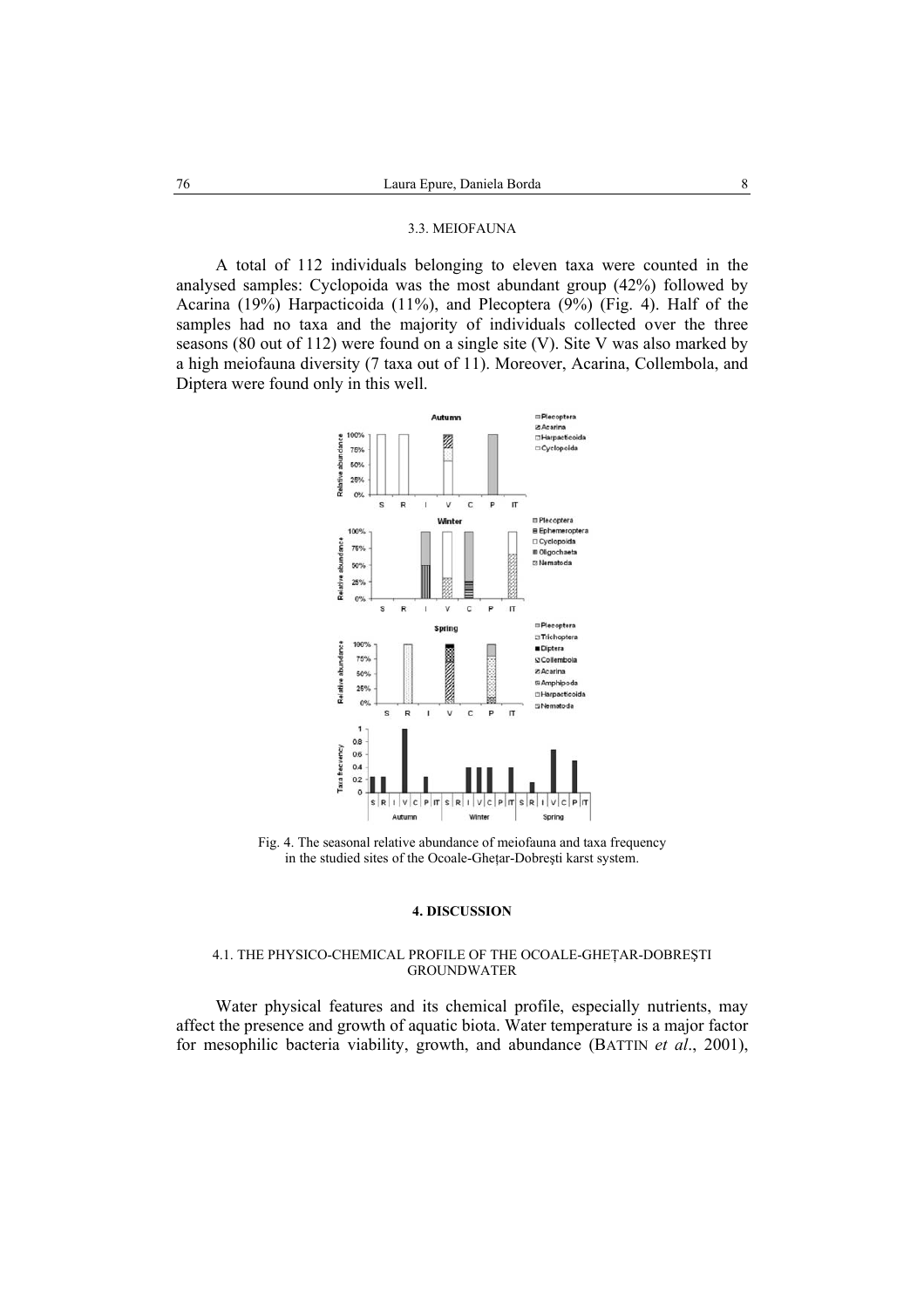revealed by the lower concentrations of microorganisms and aquatic invertebrates in winter. Temperature at C and P showed the most constant values, because these two water sources are springs with continuous flow, emerging from underground, maintaining the average temperature of the karst system.

The pH profile showed high differences between the analysed water sources. The extreme values registered (pH 6.5 and pH 8.8) were out of the usual range (pH 7.0-8.5) maintained by carbonated system of karst areas (MARIN, 2002). The most acidic well (V) proves a high biodiversity and abundance of meiofauna. Its acidity is most probably due to the carbohydrates (cellulose and hemicellulose), lignin and phosphoric acid from fresh sawdust (STARBUCK, 1994) produced at the wood processing points located upstream.

Two of our sites (C and P) with the highest microbial content recorded also the highest dissolved oxygen content. This can be explained by local factors such as the contact with the surface or the flow velocity, which influences the  $O<sub>2</sub>$ concentration. The P resurgence and the C drainage will always register higher  $O<sub>2</sub>$ content compared to the wells, where water is stagnant and the process of mixing with the atmospheric oxygen is inefficient. Moreover, wells of this area are usually protected by wood shelters, keeping the light away and preventing the photosynthetic organisms from growing. At site S, measured physico-chemical characteristics showed little variations, except for dissolved oxygen which was in a low concentration in winter compared to the season before.

Natural waters of Gârda Seacă and the surrounding areas have a typical karst composition, with high concentrations of  $Ca^{2+}$  and  $Mg^{2+}$  and a reduced mineralisation (MARIN, 2002). The absence of Ca<sup>2+</sup> in the samples collected from site V is correlated to the lowest values of EC and TDS and showed that this spring has no contact with the limestone, crossing a different rock layer that actually interferes with the predominant karst.

Nitrates increase in surface water and groundwater indicates the presence of farming fertilizer (KAZMI&KHAN, 2005; KARADAVUT *et al*., 2011). Nitrate concentrations did not reach nor exceeded the maximum values accepted by the Romanian Water Quality Standards during our study. Additionally, nitrates are one of the water soluble pollutants (VESPER *et al*., 2001) therefore, can rapidly be washed away from a karst aquifer system, due to the rock permeability. This explains the highest values of nitrates in wells (S, R, I, V) in autumn, followed by low concentrations in winter. An accumulation of nitrates was observed again in spring, as a result of the traditional fertilization.

An interesting dynamics was observed for Fe values. We measured high concentrations at S, R, C, and P in autumn. In winter we registered an increase on all sites, exceeding the law's maximum limits in I, V, C, and IT. The following season was marked by Fe absence or by its very low values. Iron and manganese normally appear in karst aquifers and cave deposits, being a part of the natural background (VESPER *et al*., 2001). The factor controlling metal transport is their absorption onto various substrates that move towards the draining springs, when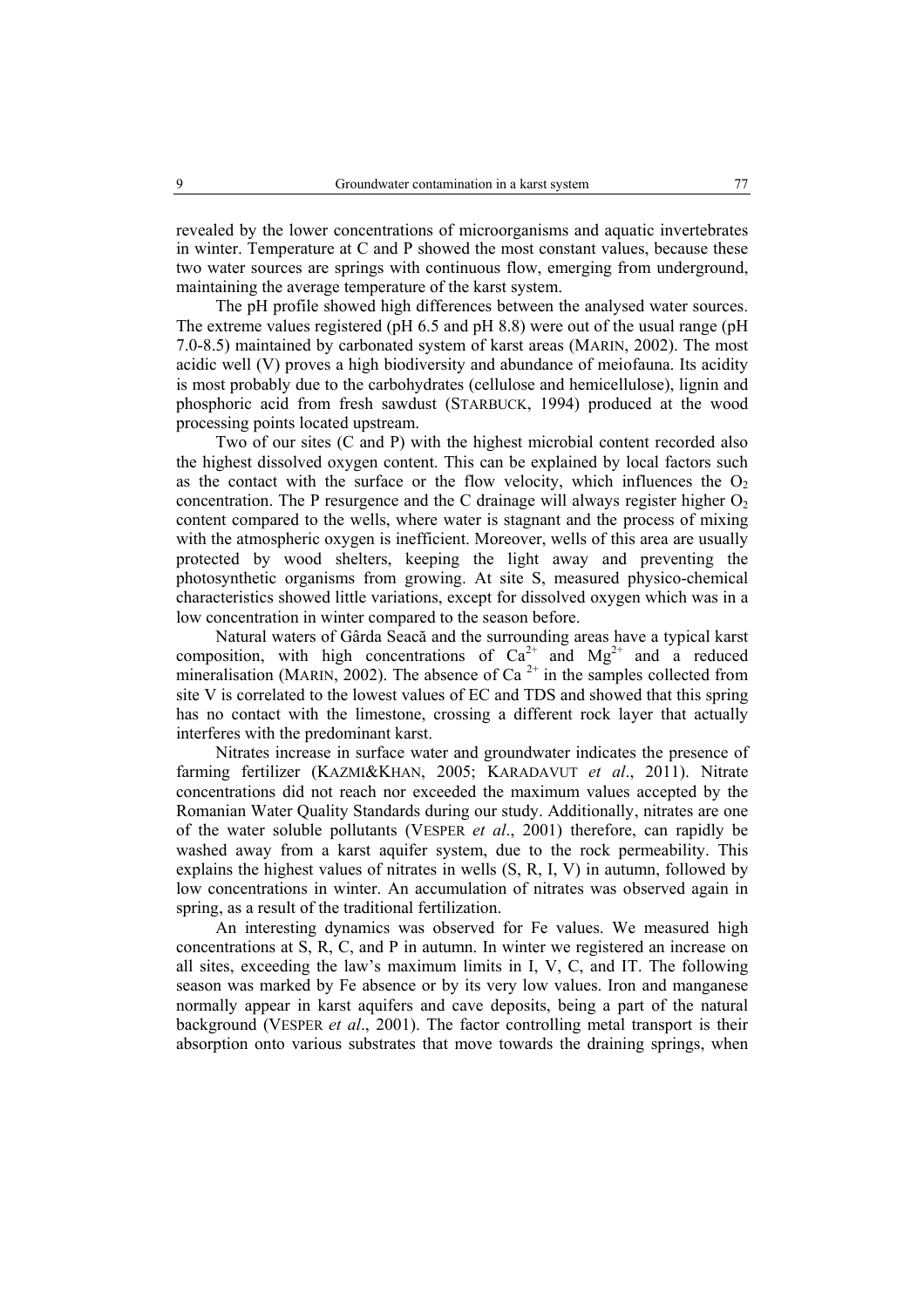the particulates which they are absorbed on are carried out of the underground system by storm pulses (VESPER *et al*., 2001). The absence of this element in spring can be associated with the larger volume of water carried through the karst aquifer, transporting various substances or organisms which accumulated in the cold season. In winter a reduced volume of water is carried through the karst system.

### 4.2. THE MICROBIAL CONTAMINATION IN THE OCOALE-GHEŢAR-DOBREŞTI GROUNDWATER

Microbial contamination caused by human or animal waste is considered one of the most common health risk associated with drinking water (LALURAJ *et al.*, 2005). Microorganisms colonize groundwater environments by active or passive migration, via percolation from the surface, lateral migration from recharge areas, or by introduction into the sediments during deposition (GOUNOT, 1994). In karst areas, sinkholes and vertical shafts enable rapid and concentrated infiltration into the underground channels, draining toward the spring (HEINZ *et al*., 2009). In rural areas, organic pollution is mainly the result of sewage and waste impacts (VESPER *et al*., 2001). According to the Romanian drinking water quality standards, all water sources analysed in our study were not suitable for human and animal use, especially in warm seasons, when the highest contamination was observed. The influence of water temperature was proved by our seasonal results of the microbial contamination. The sterilising effect of lower temperatures was shown by the reduced number of viable colonies determined in the water samples collected in winter. Sites V and I showed no coliforms in the cold season. *E. coli,* termotolerant bacteria selected as indicator for faecal contamination (VESPER *et al*., 2001), prevailed from the total coliforms and proved a strong faecal contamination in the water aquifer of the Ocoale-Ghetar-Dobresti area. In the Romanian legislation concerning drinking water quality, the presence of *E. coli* and coliforms are not accepted (Law 458/2002 (r.1)/2011). According to ORĂŞEANU ET AL. (1991), sites C and P represent the drainage points of the plateau. This explains the high values of TAC on these two sites. The absence of microbial contamination at I, in winter and spring, was followed by the same results of microbial contamination at IT, in the same seasons. Between I and IT, the water crosses a pipe, thus, we exclude a contamination source between the two sites. To avoid bacteria transportation along the drinking water network, a purification procedure at the catchment's place (site I in our study) could be a solution.

## 4.3. MEIOFAUNA OF THE OCOALE-GHEŢAR-DOBREŞTI GROUNDWATER

From all sampling sites monitored in autumn, winter and spring, V was particularly interesting and completely different from the others. It had the highest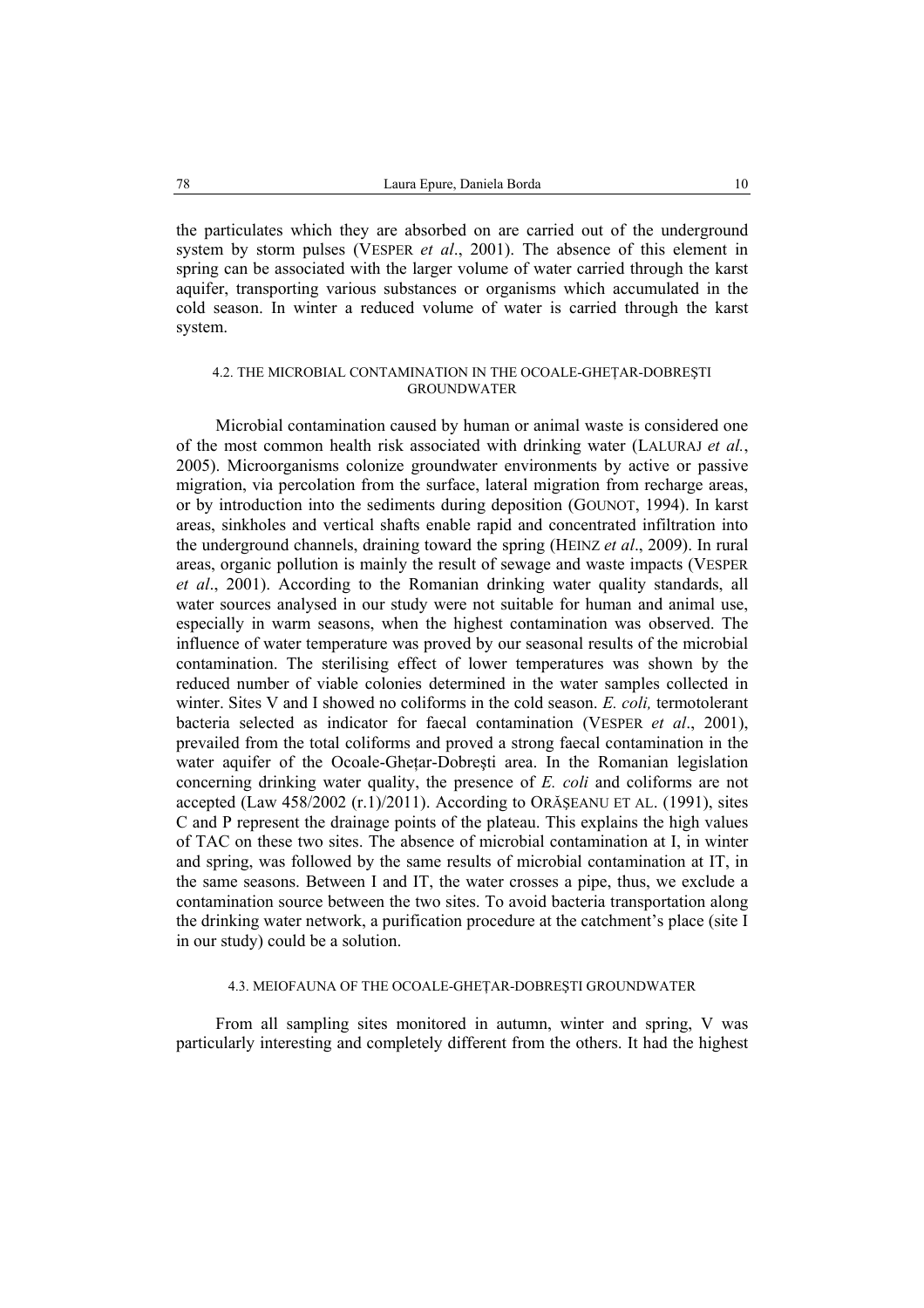number of individuals in all seasons. It was the only acid spring from all seven, with the lowest conductivity measured in autumn and winter and  $Ca<sup>2+</sup>$  completely absent. The fact that the majority of individuals (81% in autumn, 59% in winter and 61% in spring, from all fauna collected) were found on this site cannot be considered a coincidence. According to the meiofauna counted in our samples, most of the Nematoda were found at V in winter and spring (Fig. 4). Nematoda showed negative numerical relation to pollution and are more likely to be considered bioindicators, because they can be influenced more by soil conditions, source availability, disturbance, and interaction with other organisms (EKSCHMITT and KORTHALS, 2009). In terms of sensitivity to environmental variables, copepods are among the sensitive fauna (STOCH *et al*., 2011). In our samples Copepoda was the most abundant group (77% in autumn, and 45% in winter). The most obvious difference in rock composition between site V and the other sites is the absence of Ca<sup>+</sup>. Because of all this characteristics, we can assume that site V supports life even for the most sensitive animals. Also external factors like vegetation, but especially hydrological exchanges with the surface, on a local scale (THULIN&HAHN, 2008) could influence meiofauna distribution. In our case, the sawdust pollution needs to be considered as well.

In fact, the forces controlling the distribution of organisms are more complex (GRIEBLER *et al*., 2010). To provide a more accurate image of the phenomena that influence meiofauna distribution, more factors like geology, hydrodynamics, weather, vegetation, or human activity impact need to be considered.

#### 4.4. RELATIONSHIPS BETWEEN THE PHYSICO-CHEMICAL PROFILE AND THE BIOTIC COMPONENTS IN THE OCOALE-GHEŢAR-DOBREŞTI GROUNDWATER

Multiple factors play a detrimental role to groundwater communities. They are influenced by seasons, thus the hydrological exchanges with the surface contribute to changes in groundwater biotic assemblages. Oxygen supply and resource availability are factors that govern the faunal pattern (THULIN&HAHN, 2008). Our results revealed a direct connection between microbial contaminants and the water content in dissolved oxygen (Figs. 2 and 3). NOTENBOOM *et al*. (1994) emphasized that oxygen consumption occurs commonly in groundwater because of microbial activity and oxidation of organic matter. Copepod abundance are also affected by oxygen content (HSIEH&CHIU, 2002), being consistent with our observations. On site V the number of Copepods was much lower in winter compared to autumn, when the oxygen concentration had a lower value (Appendix 2).

The CcorA computed with physico-chemical and bacteriological results explained 100% of the variance (Fig. 5). This statistical analysis emphasized here which of the measured chemical factors is mostly affecting the FC and TC values, considering the biotic/abiotic variations in our samples. Mg, Ca and temperature were positioned closer to the F1 axis, in the negative section of the plot, whereas the Fe is in the positive sector of the plot, close to the F1 axis as well. Consequently, the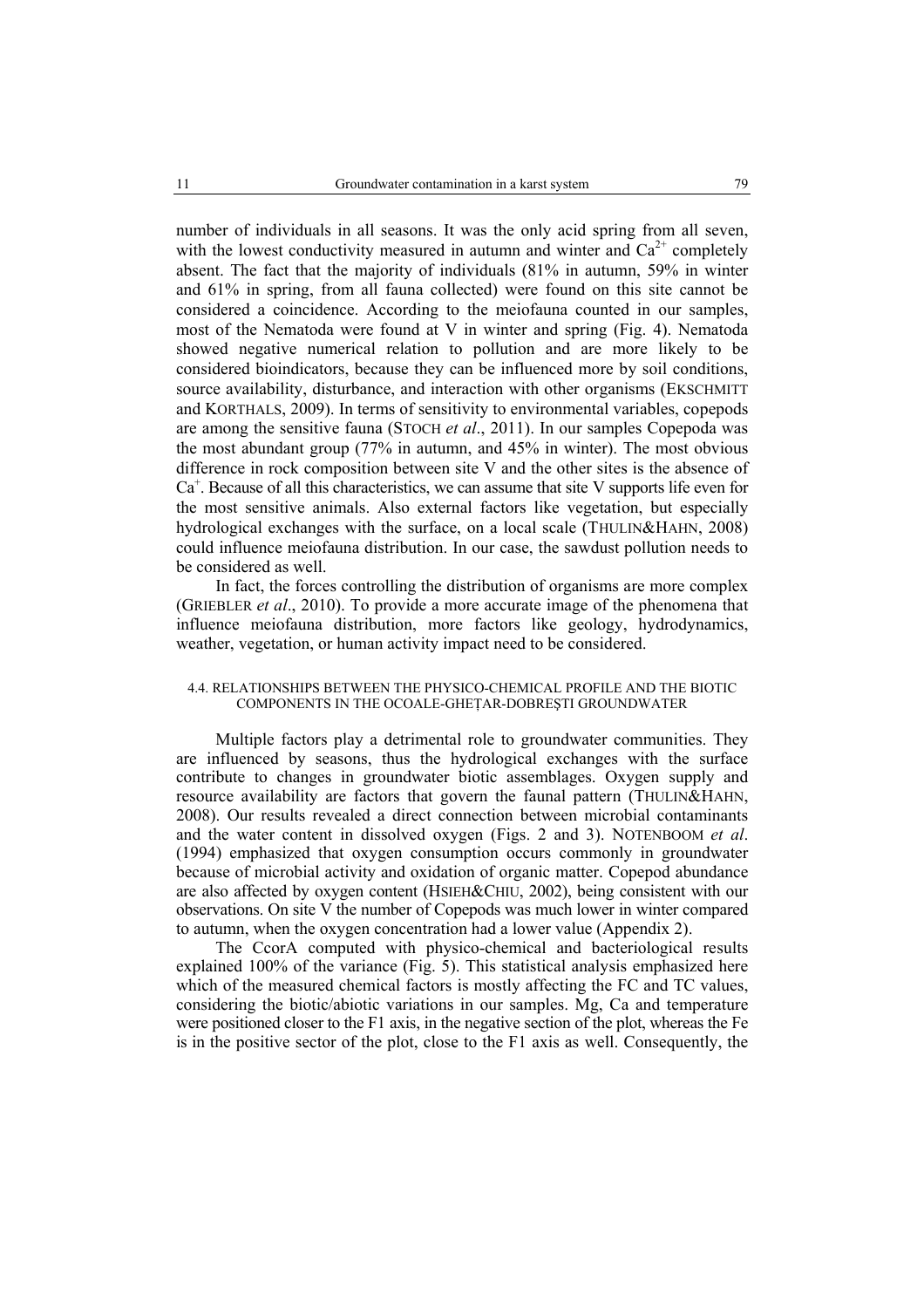F1 axis (63% significance) is a gradient of decreasing temperature, Ca, Mg and increasing Fe. F2 (37% significance) is a gradient of decreasing pH,  $NO<sub>3</sub>$ , EC and increasing NH4 and PO4, with a strong correlation to TC and FC, positioned in the negative section of the plot as well, closer to the F2 axis. FC and TC are closer to pH and NO3 vectors. Therefore, the CCorA plot showed a strong connection between pH, nitrates, and microbial content, especially FC. The presence of NO<sub>3</sub> and  $NO<sub>2</sub>$  in groundwater is often associated with animal and human waste, considered as indicators of remote and recent faecal pollution (KAZMI&KHAN, 2005). This was proved in our study by the high concentrations of these chemicals on the same sites where high values of FC were measured.



Fig. 5. Canonical Correlation Analysis based on total coliforms (TC), faecal coliforms (FC) and water physico-chemical characteristics.

The CCA calculated for meiofauna and the water physical and chemical characteristics explained 60% of the variance (Fig. 6).

The CCA analysis was computed in order to show the physico-chemical parameters mostly limiting the abundance of taxa collected. The pH, Ca, EC, Fe, NH4 and temperature were positioned closer to the negative segment of F1 axis, whereas Mg is on its positive side. Consequently, the F1 axis, counting for 37% of the taxa-environment relationship, is a gradient of decreasing temperature, Ca, pH,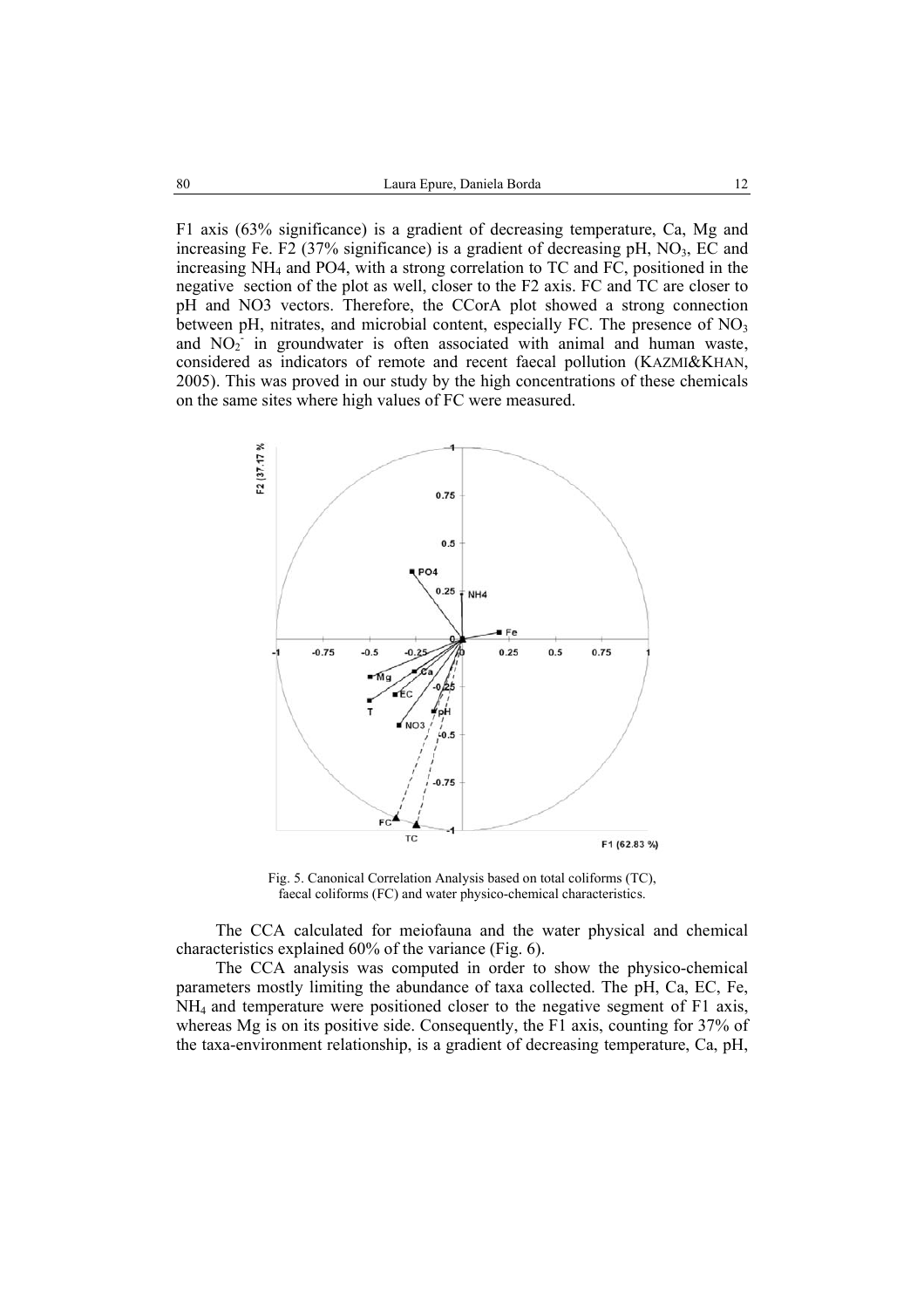EC, Fe and  $NH_4$  and a gradient of increasing Mg. The second axis, counting for 23% of the relationship between meiofauna and environmental parameters, is correlated with increasing  $PO_4$  and decreasing  $NO_3$ . F1 is a strong decreasing gradient of pH and Ca being related to Nematoda, Harpacticoida, Plecoptera, and Trichoptera, due to their position closer to this axis. F2 was strongly correlated to PO4, being related with the rest of the taxa. Acarina and Collembola are positively related to F2, whereas Cyclopioda is negatively related to this axis.



Fig. 6. Canonical Correspondence Analysis based on major taxa and water physico-chemical characteristics. *S, R, I, V, C, P, IT* – sites name, succeeded by *A*-Autumn, *W*-winter, *S*-spring.

Three taxonomic groups (Nematoda, Cyclopoida, and Harpacticoida) are positioned in the taxa-environment space, being related to increasing Mg. This indicates that Mg is affecting their abundance. The physico-chemical and microbial profile of the analysed water sources represents a condition of the poorly represented underground meiofauna in all three seasons. This was observed on site C and P that had a low number of groundwater invertebrates but, the highest microbial concentration. On site S, we counted Cyclopoida individuals only in autumn, together with a high number of coliforms. Furthermore, in winter and spring, the groundwater invertebrates were absent. At I and IT, which represent the beginning and ending sites of the water network, meiofauna was absent in autumn and spring but, poorly represented by Nematoda, Oligochaeta, Ciclopoyda, and Plecoptera in winter. This confirms that substratum has a critical impact over the meiofauna distribution and biodiversity, theory supported as well by the high biodiversity at well V.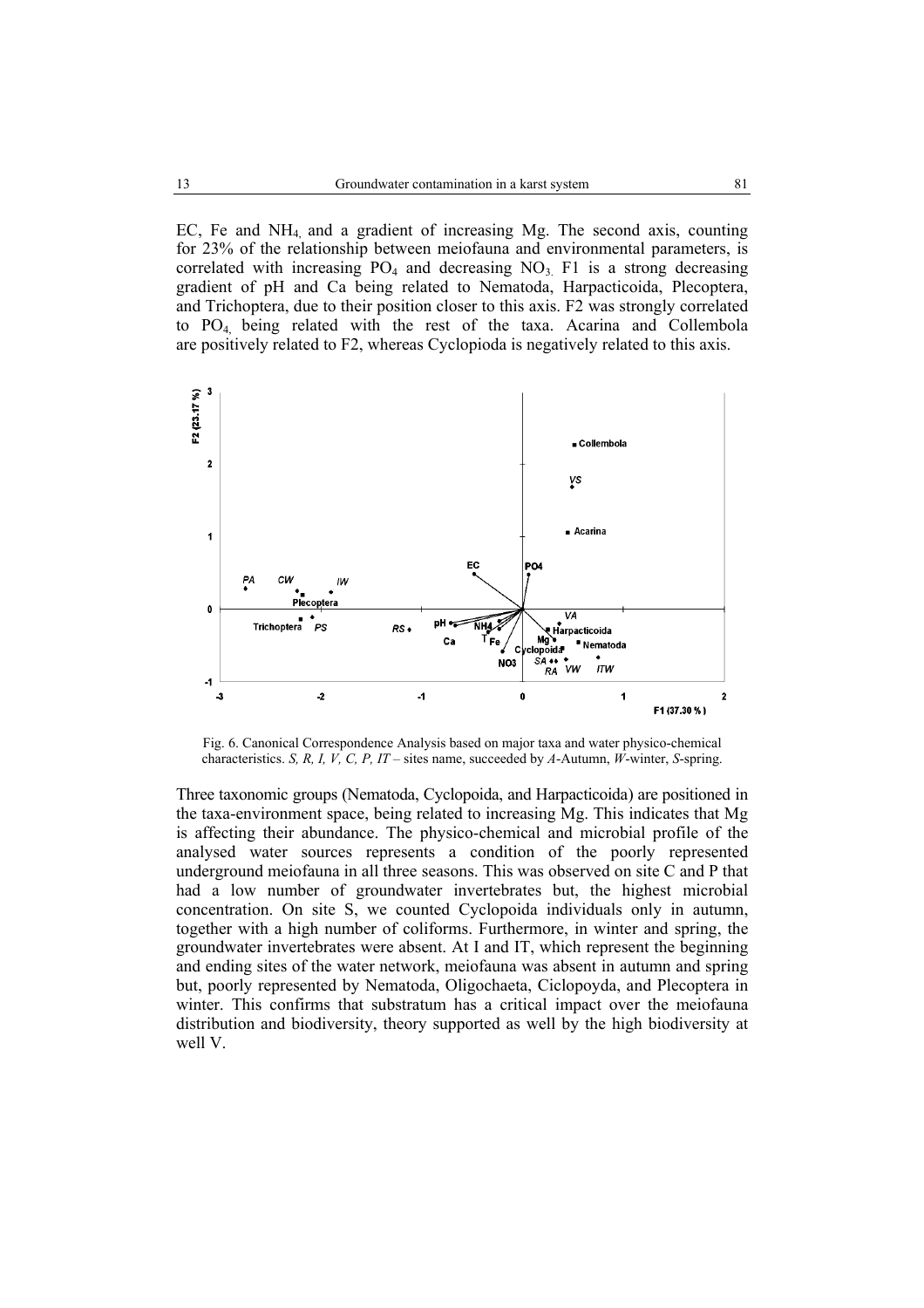### **5. CONCLUSIONS**

(1) According to the national quality standards for drinking water, in the Ocoale-Ghetar-Dobresti karst system no critical chemical pollution was found to affect the aquifer.

(2) The microbial contamination caused by human and animal waste is a serious problem; all water sources analysed were not suitable for human and animal use. This aspect needs more attention since these sources represent the water that locals use in their households and due to the high permeability of karst areas.

(3) From 7 water sources analysed, two were slightly affected by chemical and microbial contamination. Due to this fact, a drinking water network that respects the standards represents the best way to avoid the presence of coliforms and other bacterial communities in the water sources.

(4) This study can be an important contribution to understanding the relationships between microbiology and meiofauna with chemical and physical characteristics of a karst groundwater system, unaffected by intensive agriculture and modern society impact. Moreover, it can be a source of information for establishing the groundwater standards.

*ACKNOWLEDGEMENTS.* We would like to express our gratitude to Mia Ciupe from University of Agricultural Sciences and Veterinary Medicine Cluj-Napoca, to Fekete Alexandru and Raluca Trif from Romanian Waters National Administration who helped us to perform the microbiological analysis, and to Cristian Ciubotărescu for technical assistance at field work. We are grateful as well to Oana T. Moldovan and Ioana Meleg for their valuable help and major support in writing this paper. We would also thank to Joe Kearns and Maria Laza for language corrections. The work was partially supported by ID2325/2008 project of the National University Research Council (Romania) and Project 1 of "Emil Racoviţă" Institute of Speleology Research Program/2011-2014. The statistical analyses and interpretation of results were done through the KARSTHIVES Project PCCE ID 31/2010 funded by the National University Research Council.

#### REFERENCES

- BATTIN, T.J., WILLE, A., SATTLER, B., PSENNER, R., *Phylogenetic and functional heterogeneity of sediment biofilms along environmental gradients in a glacial stream*, Applied and Environmental Microbiology, **67**(2): 799–807, 2001.
- CURRENS, J.C., *Changes in groundwater quality in a conduit-flow dominated karst aquifer, following BMP implementation*, Environmental Geology, **42**: 525–531, 2002.
- EKSCHMITT, K., KORTHALS, G., *Molecular Markers, Indicator Taxa and Community Indices: the Issue of Bioindication Accuracy*. In: Michael JW and Kakouli-Duarte T (eds) Nematodes as Environmental Indicators, CAB International, pp. 94–123, 2009.
- GOUNOT, A.M., *Microbial Ecology of Groundwaters.* In: Gibert J, Danielopol DL, Stanford JA (eds) Groundwater Ecology, Academic Press- San Diego, New York, Boston, London, Sydney, Tokyo, Toronto, pp. 189–215, 1994.
- GRIEBLER, C., STEIN, H., KELLERMANN, C., BERKHOFF, S., BRIELMANN, H., SCHMIDT, S., SELESI, D., STEUBE, C., FUCHS, A., HAHN, H.J., *Ecological assessment of groundwater ecosystems – Vision or illusion*, Ecological Engineering, **36**(9): 1174–1190, 2010.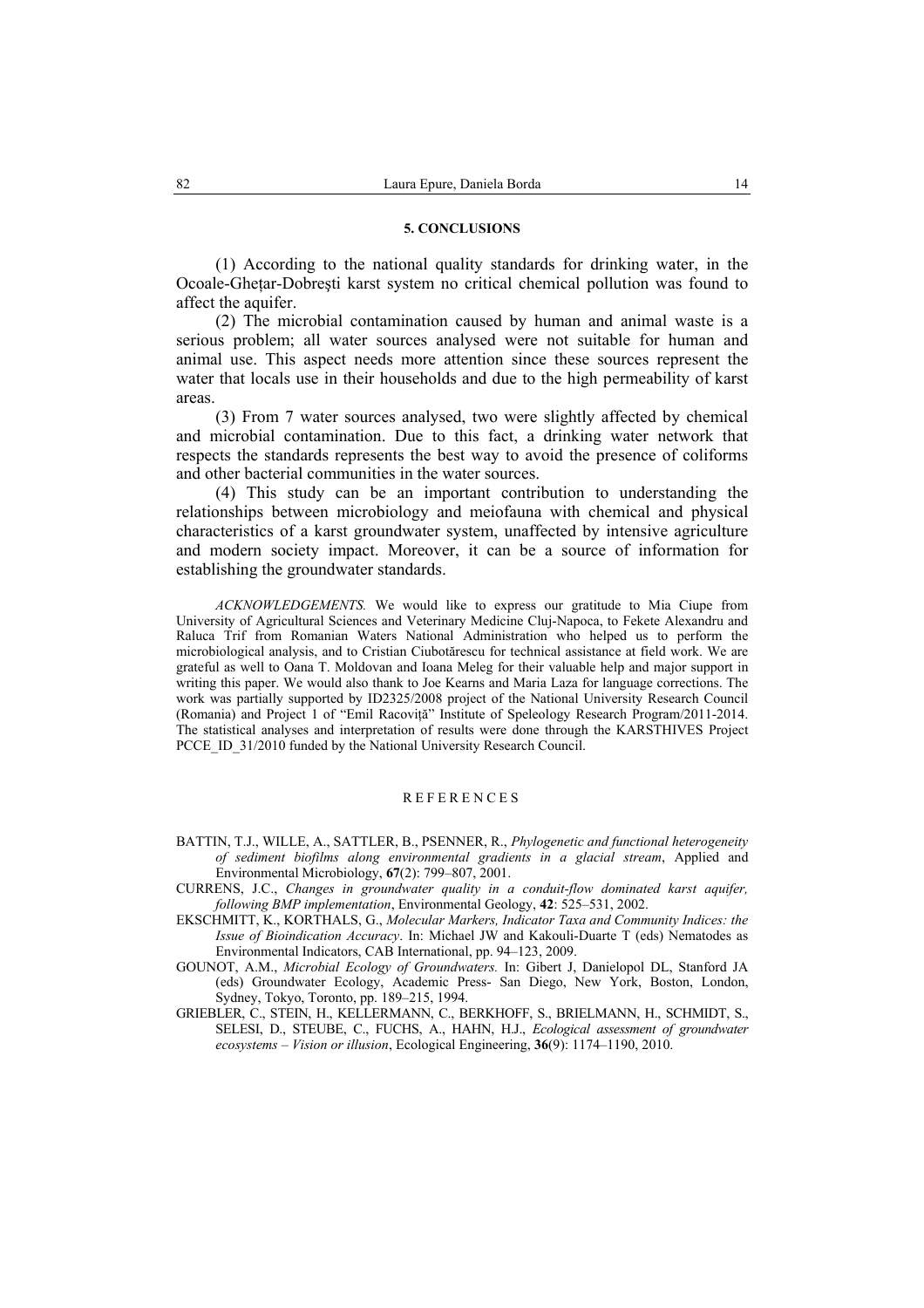- HEINZ, B., BIRK, S., LIEDL, R., GEYER, T., STRAUB, K.L., ANDRESEN, J., BESTER, K., KAPPLER, A., *Water quality deterioration at a karst spring (Gallusquelle, Germany) due to combined sewer overflow: evidence of bacterial and micro-pollutant contamination*, Environmental Geology, **57**(4): 797–808, 2009.
- HSIEH, C., CHIU, T., *Summer Spatial Distribution of Copepods and Fish Larvae in Relation to Hydrography in the Northern Taiwan Strait*, Zoological Studies **41**(1): 85–98, 2002.
- KARADAVUT, I., SAYDAM, A.C., KALIPCI, E., KARADAVUT, S. AND ÖZDEMIR, C.A., *Research for Water Pollution of Melendiz Stream in Terms of Sustainability of ecological Balance,* Carpathian Journal of Earth and Environmental Sciences, **6**(1): 65–80, 2011.
- KAZMI, S.S., KHAN, S.A., *Level of Nitrate and Nitrite Contents in Drinking water of Selected samples Received at AFPGMI, Rawalpindi*, Pakistan Journal of Physiology, **1**(1–2): 28–31, 2005.
- KELLY, W.R., PANNO, S.V., HACKLEY, K.C., MARTINSEK, A.T., KRAPAC, I.G., WEIBEL, C.P., STORMENT, E.C., *Bacteria Contamination of Groundwater in a Mixed Land-Use Karst Region*, Water Quality, Exposure and Health, **1**(2): 69–78, 2009.
- LALURAJ, C.M., GOPINATH, G. AND DINESHKUMAR, K., *Groundwater Chemistry of shallow aquifers in the coastal zones of Cochin, India*, Applied Ecology and Environmental Research, **3** (1): 133–139, 2005.
- MARIN, C., *Geochimia apei subterane şi de suprafaţă din zona Gârda Gheţari-Poiana Călineasa*, Teilbericht Proiect Apuseni, Freiburg, Academia Română, Institutul de Speologie "Emil Racoviţă", Bucureşti, [online], 2002. Available at http://www.proiectapuseni.org/dokumente/fachberichte/Geochimie.pdf (Accessed 8 February 2011).
- NOTENBOOM, J., PLENET, S., TURQUIN, M.J., *Groundwater Contamination and its Impact on Groundwater Animals and Ecosystems.* In Gibert, J., Stanford, J. and Danielopol, D.L. (eds). Groundwater Ecology, Academic Press Inc., San Diego, pp. 477–504, 1994.
- ORĂŞEANU, I., GAŞPAR, E., POP, I., TĂNASE, T., *Tracers experiments in the karst area of Bihor Mountains (România)*, Theoretical and Applied Karstology, **4** (1): 159–172, 1991.
- ORĂŞEANU, I., *The physiographic, geological-structural and hydrogeological setting of the Apuseni Mountains karst areas*. In Orăşeanu, I., Iurkiewicz, A. (eds) Karst Hydrogeology of România, Oradea, pp.181–198, 2010.
- PLESA, C., BUZILA, R., *Nouvelles données sur la biodiversité de la stigofaune. II. Le basin inférieur de la Vallée de GârdaSeacă (Monts Apuseni).* In Dordea, M., Coman, N. (eds). Evolution and adaptation, Presa Universitară Clujeană, Cluj Napoca, pp. 89–102, 2000.
- POBST, B., LAVERN TAYLOR, S., *Water quality monitoring in the Perry County karst, Missouri.*  In Elliott WR (eds). Proceedings of the 18<sup>th</sup>Cave and Karst Management Symposium, St. Louis, pp. 68–73, 2008.
- ROMANIAN PARLIAMENT, *Law on drinking water quality (L 458/2002), Romania's Official Monitor* 552/2002.
- ROMANIAN PARLIAMENT, *Law for amending and completing the drinking water quality Law no. 458/2002 (L 311/2004).Romania's Official Monitor* 582/2004.
- ROMANIAN PARLIAMENT, *Law for approval of Government Ordinance no. 11/2010 for*  amending and completing the Drinking water quality Law no. 458/2002 (L 124/2010), *Romania's Official Monitor* 459/2010.
- ROMANIAN PARLIAMENT, *Law for approval of Government Ordinance no. 1/2011 for amending and completing the Drinking water quality Law no. 458/2002 (L 182/2010),Romania's Official Monitor* 733/2011.
- ROMANIAN PARLIAMENT, *Law on drinking water quality, republished (L 458/2002 r.1) Romania's Official Monitor* 875/2011
- STARBUCK, C., *Using Sawdust as a Soil Amendment*, Forestry Division, Missouri Department of Conservation, Report, p. 6, 1994.
- STOCH, F., GERECKE, R., PIERI, V., ROSSETTI, G., SAMBUGAR, B, *Exploring species distribution of spring meiofauna (Annelida, Acari, Crustacea) in the south-eastern Alps*, Journal of Limnology, **70**(1) (Suppl): 65–76, 2011.